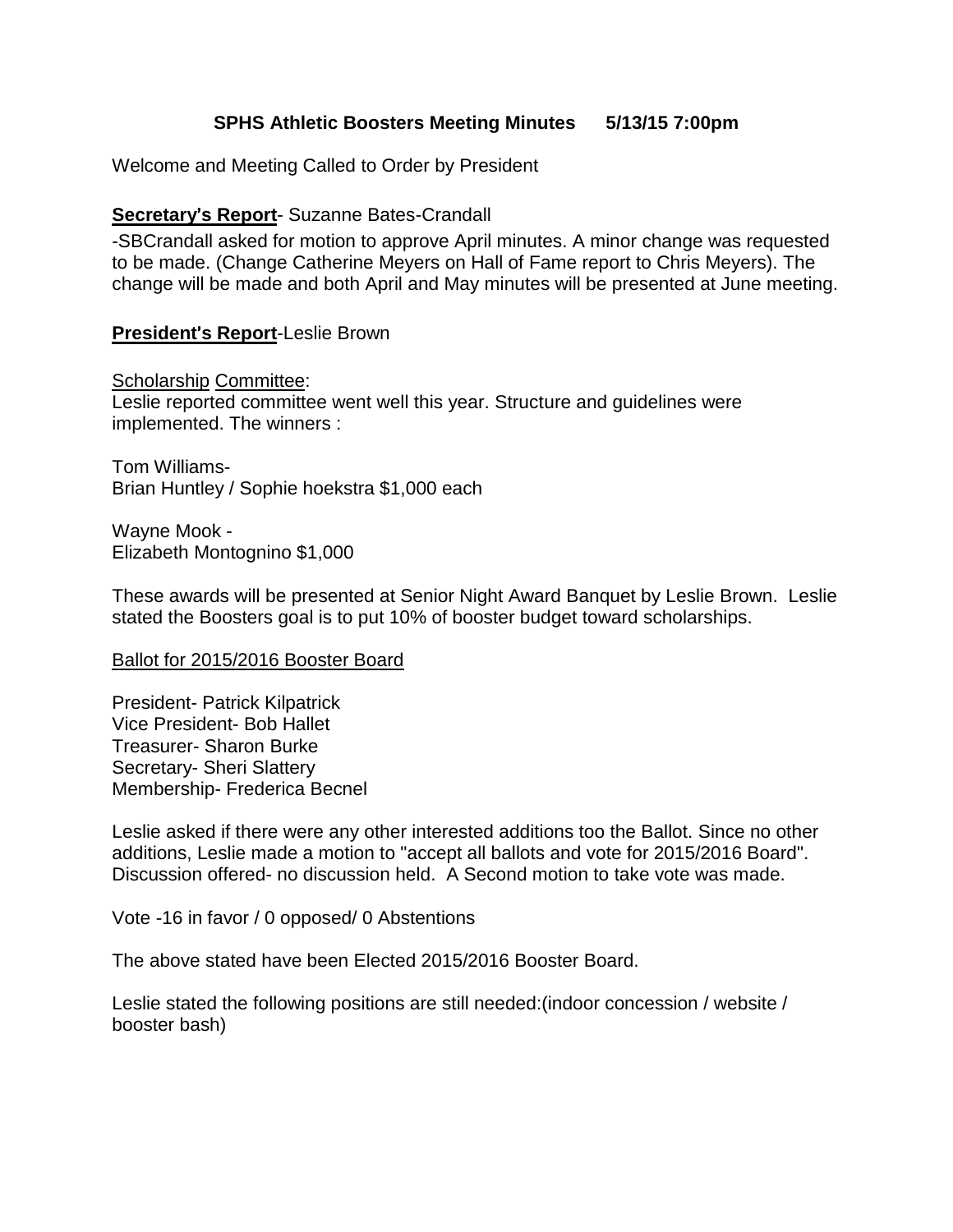# **Vice President**'**s Report and Fundraising** – Nina(not present)

### Mulch Sale -

Zandra reported an increase from 2014 profit. Profit of \$ 18,864.96. Over \$ 3,000 increase and teams received more profit as well. A few snafus were reported and discussed. Volunteers for 10-12 shift were limited. A number of adults stayed until 2:30. Zandra named a number of students who returned to help make more deliveries. Baseball parents assisted in between innings. Several teams games/meets limited the number of volunteers/trucks.

Recommendations for next year:

- No longer identify shifts as well as "end time"
- Give more credit to teams that are showing more labor for delivery
- Rent multiple U-Hauls (ask Clements to donate).
- Order On-Line only
- Operationalize Shipleys for most efficiency

Portable Sound system - Leslie reported for Nina. An action item from April meeting was to look into a sound system for Kinder. Nina has been given estimate of \$1,500. The system would need to be set up and taken down each game day. The athletic department would not be able to provide this support. The games would need to alternate who had announcing. Leslie reminded that we need to make sure the investment will be utilized. Suzanne commented if \$1,500 investment for the next 3 1/2 years is only a (\$428/year and \$214 per fall/spring season) Suzanne asked Dave if it would have any use after school complete. It could be a backup to the gym system. Leslie also stated it could possibly be sold. Leslie asked to table and vote at June meeting.

Leslie brought up that the Blade Flags were not utilized as much as could have. Flags will be housed at kinder.

Pat Kilpatrick asked if Booster has ever done specific purchase fundraising? The website could be utilized to donate for specific items.

### **Treasurers**' **Report** –Catherine Myers(not present)

Report sent out. If there are any questions please contact Catherine. Leslie reported on the transition to school accounts. Mulch money has been credited to team accounts.Booster reps / parents / coaches must communicate regarding the team acct and purpose.

### **Membership Report** – Becky Hogan (not present)

Suzanne reported :Spring - 4 teams at 100%. Overall for 2014/2015 -71.4 % membership. Specific questions contact Becky.